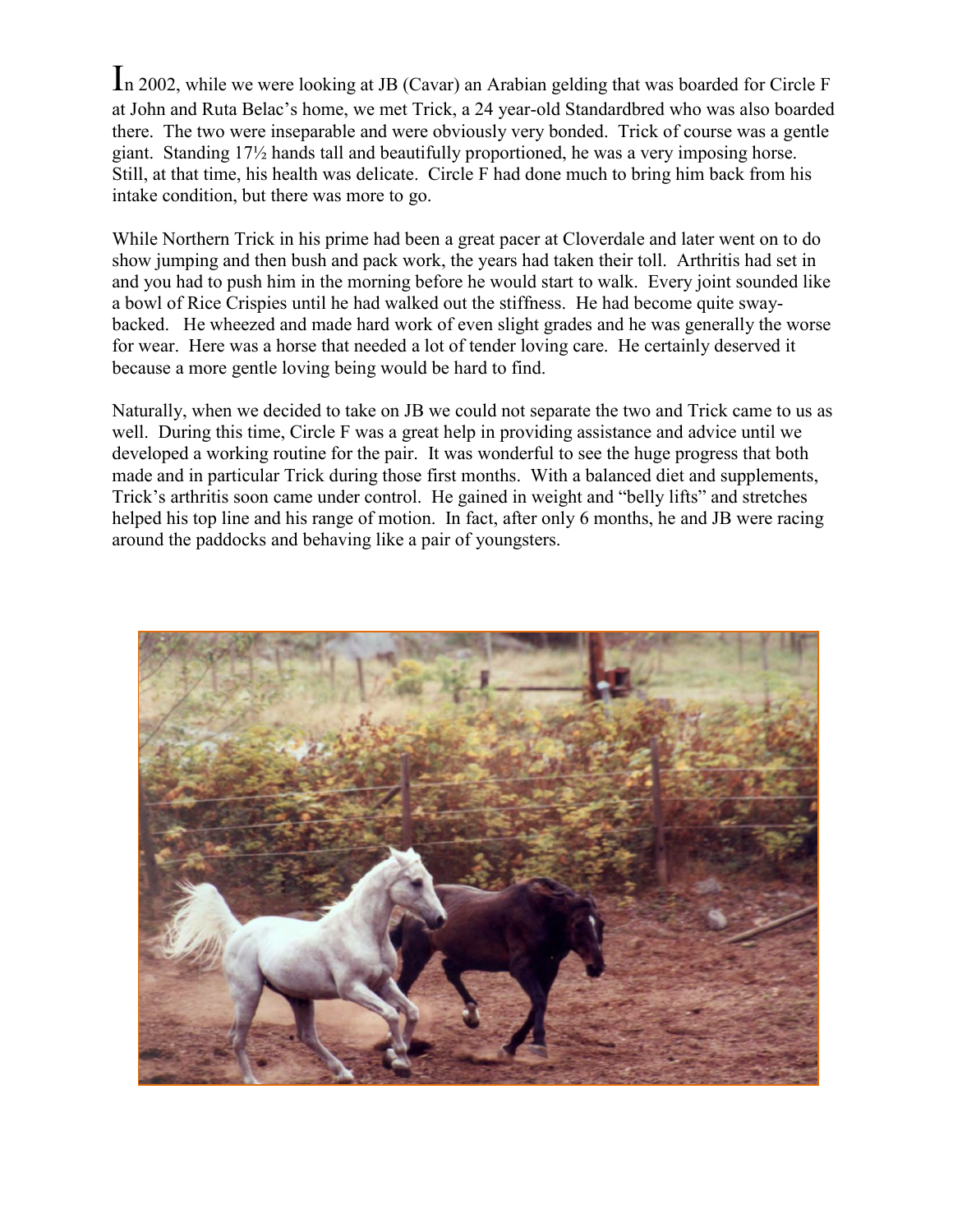Now the years have passed and, nine years later, Trick is 33 and is enjoying excellent health.



He outlived his friend JB who died from Cushings just before his 32<sup>nd</sup> birthday. Trick was devastated, but quickly befriended Raven [also adopted from Circle F in 2010] a lovely Arab gelding that lived with us for a year.

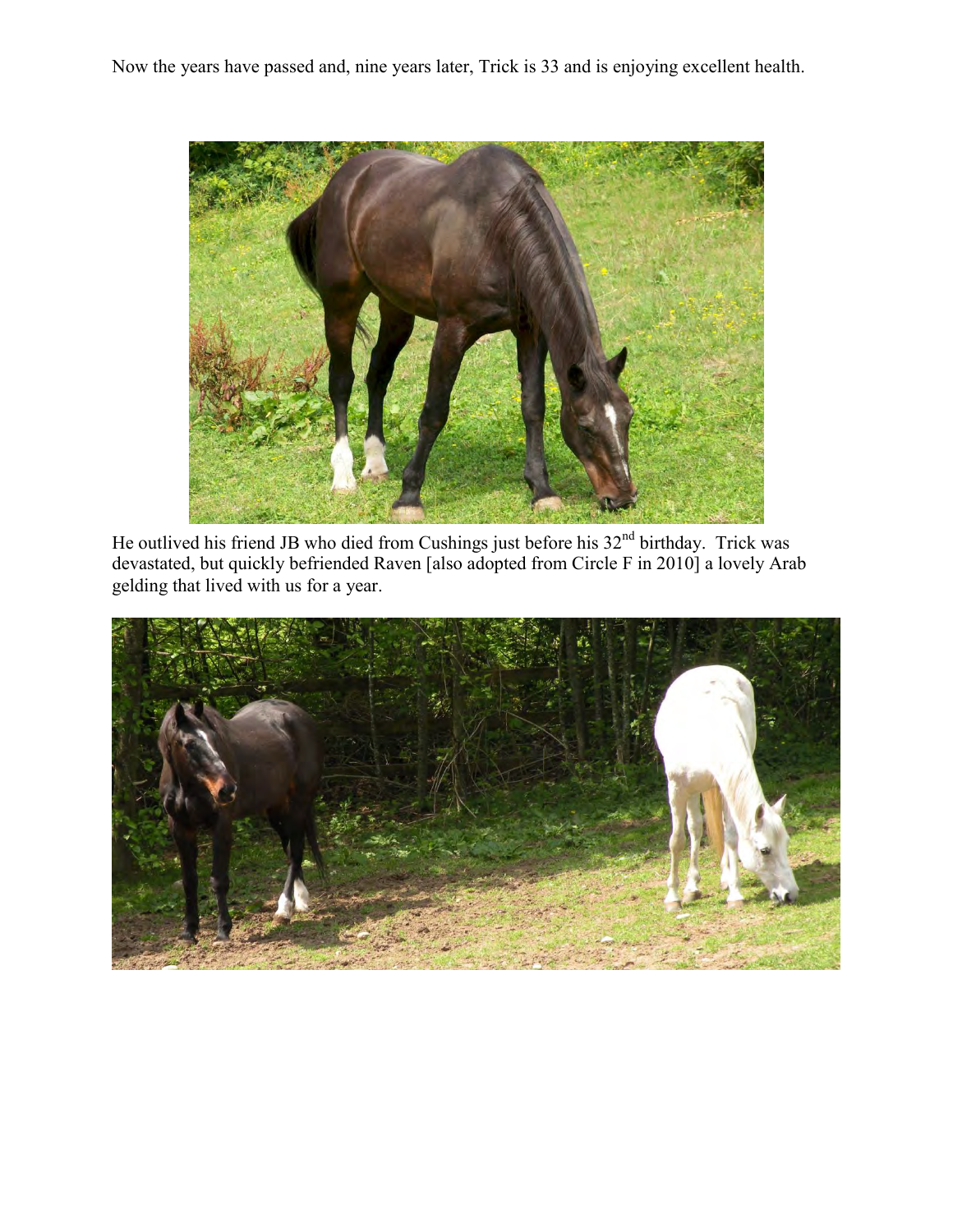Now Trick has a gentle and loving friend in Spring an Arab/Quarter Horse cross who is a very young 30 years old. Trick at last has another soul mate and he and Spring are rarely more than a few feet apart.



In spite of his age, Trick enjoys doing a "happy dance" every so often or plays with the alpacas.